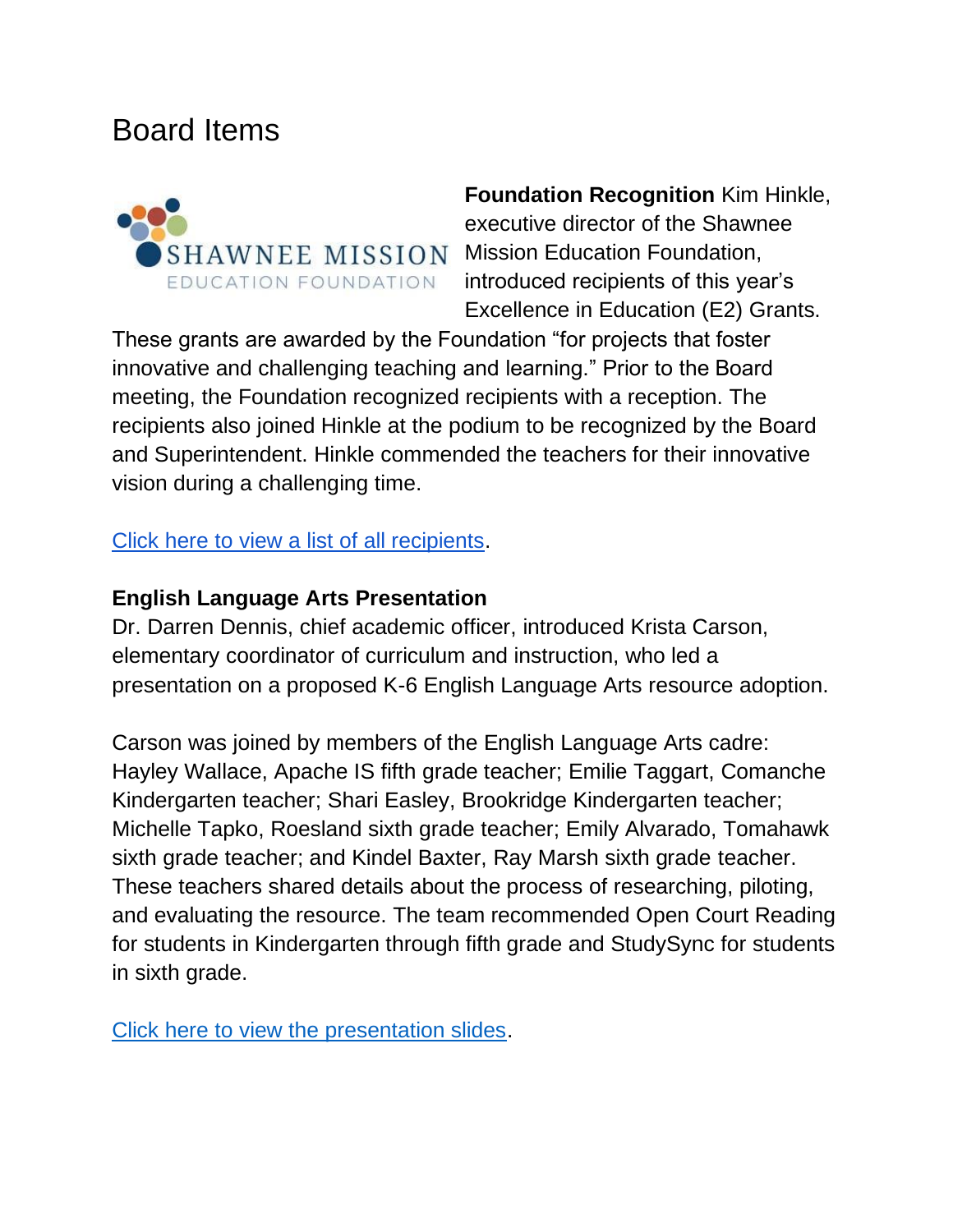Later in the meeting the Board of Education approved the adoption and purchase of McGraw-Hill's Open Court Reading Resource for K-5 English Language Arts and StudySync for sixth grade English Language Arts courses.

**Legislative Update** Dr. Stuart Little, district lobbyist, provided a legislative update to the Board. The update [can be viewed here,](https://youtu.be/zodmDjODIW8) starting at 57:20.

**Board Policy** Board of Education members held a first reading of the following policies: [Revised Board Policy DL:](http://go.boarddocs.com/ks/smsd/Board.nsf/goto?open&id=CCBL7U553ACF) Tax Increment Finance (TIF) Review [Revised Board Policy IF:](http://go.boarddocs.com/ks/smsd/Board.nsf/goto?open&id=CCBL7V553C21) Public Concerns/Complaints About Instructional and Library Resources [Revised Board Policy IIA:](http://go.boarddocs.com/ks/smsd/Board.nsf/goto?open&id=CCBL7W553CC2) Performance-Based Credit [Revised Board Policy JBCB:](http://go.boarddocs.com/ks/smsd/Board.nsf/goto?open&id=CCBL7X553D8C) In-District Transfers [Revised Board Policy JCDB:](http://go.boarddocs.com/ks/smsd/Board.nsf/goto?open&id=CCBL7Y553E6C) Dress Code [Revised Board Policy KGA:](http://go.boarddocs.com/ks/smsd/Board.nsf/goto?open&id=CCBL8H553F2F) Personal Use of District Personal Property and Equipment

## From the Superintendent Report



**Celebrating SMSD Arts** The month of March is celebrated nationally as Youth Art Month, Music in Our Schools Month, and Theater Educators Month. Superintendent Dr. Michelle Hubbard took a moment to celebrate everyone in the district who inspires the arts and creativity in our schools.

There are numerous ways our community can see the creativity of our students and staff throughout the year, whether it's through the district's [digital art shows](https://youtu.be/-1e15gK8f_k) or attending any event on our [performing arts calendar.](https://www.smsd.org/academics/curriculum-instruction/performing-arts/pa-calendar) As part of this month's celebration, students from across the district are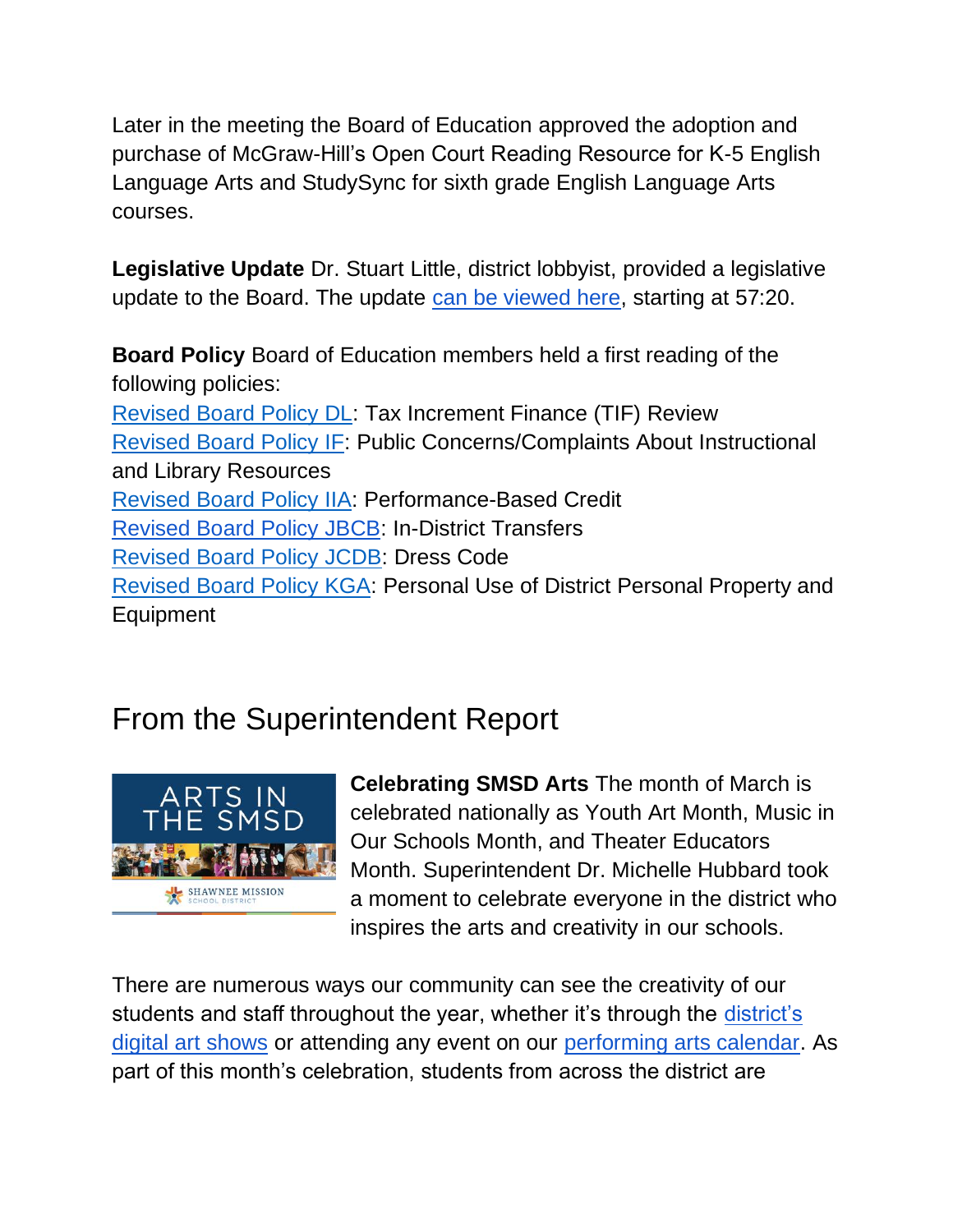featured in a statewide art display in Topeka. Click here to see students [who are representing the SMSD in this statewide exhibit.](https://www.smsd.org/about/news-archives/news-archive-details/~board/2021-2022-district-news/post/smsd-students-featured-in-youth-art-month-exhibit)



**Sports Highlights** It's been an eventful few weeks with numerous honors being brought back to SMSD trophy cases. Jahir Contreras, Shawnee Mission East senior, was named a state champion in wrestling at 145 pounds. Shawnee Mission East also

claimed the Kansas State High School Athletic Association 6A Boys Bowling championship title.

Dr. Hubbard also noted the district-wide pride for the Shawnee Mission West girls basketball team and the Shawnee Mission Northwest boys basketball team for amazing seasons that led them all the way to state tournaments. "Congratulations to all of our athletes and coaches on these fantastic accomplishments," Dr. Hubbard shared. "It was a great winter season and we're looking forward to spring!"



**Polar Plunge** Earlier this month, Dr. Hubbard took the Polar Plunge at Lake Olathe in support of Special Olympics Kansas. "I can report now it was a very cold, but very fun event!" she said. The SMSD had teams from Shawnee Mission South and Shawnee Mission West high schools. In addition, Special Education Director Sherry

Dumolien took the plunge. Special Olympics Kansas raised nearly \$85,000 that day. The Shawnee Mission School District has worked in partnership with KSHSAA and Special Olympics to provide Unified Sports opportunities, which allow students of all abilities to compete together.

"We're so thankful for this partnership and were glad to join in some fun to provide these kinds of opportunities to SMSD students," Dr. Hubbard added.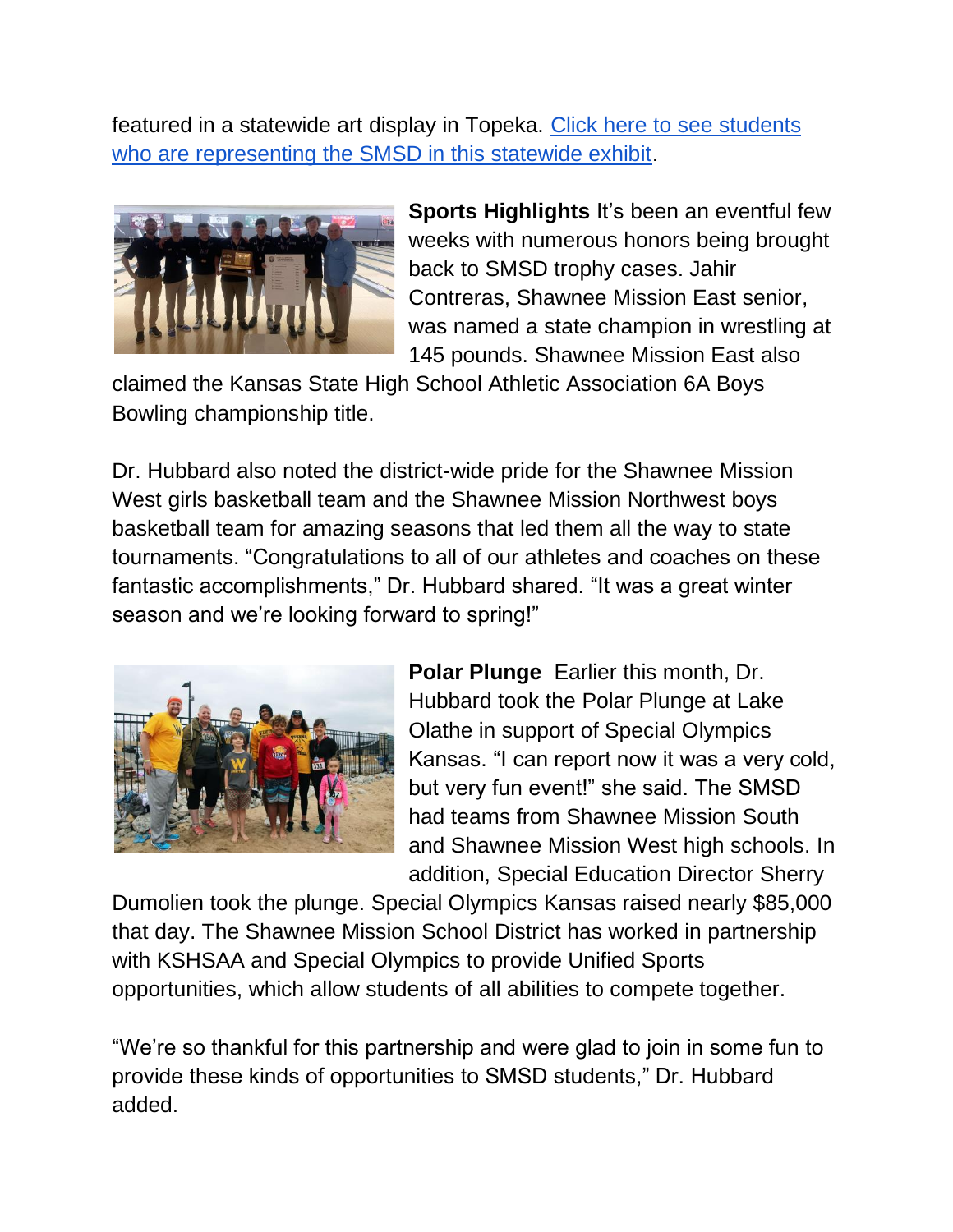## [Click here to see a video of the Polar Plunge.](https://youtu.be/sPdMtaGBZOY)



**Biotech Success** Shawnee Mission Biotechnology students excelled at a recent regional Junior Science and Humanities symposium. They claimed four of the top five prizes for research they presented.

Daniel James Schipfer, a Shawnee Mission East senior, earned second place and a \$1,500 scholarship for research related to aging on the liver.

Caleb Gilmore, a Shawnee Mission East junior, earned third place and a \$1,000 scholarship for research related to mitochondria.

Henry Blair, a Shawnee Mission East senior, earned fourth place for research related to diabetes.

Olivia Fritz, a Shawnee Mission West senior, earned fifth place for research related to fly larvae.

They all are now headed to national competition in New Mexico. Dr. Hubbard congratulated the Signature Program students and their teachers, Dr. Kenneth Lee and Zulma Perez-Estrella.



**R&D Open Houses** Here is a reminder for teachers, family members, and students: The deadline for submitting projects to the R&D Forum Student Showcase is Monday, March 28. [Click here for more information](https://www.smsd.org/academics/rd-forum/student-entry-information)  [and links to submit student work.](https://www.smsd.org/academics/rd-forum/student-entry-information)

Everyone is encouraged to join us at this

year's Research and Development Forum student showcase which takes place from April 18, 2022 to April 28, 2022. This is the 60<sup>th</sup> year of the forum and the entire community is invited to view student projects in the